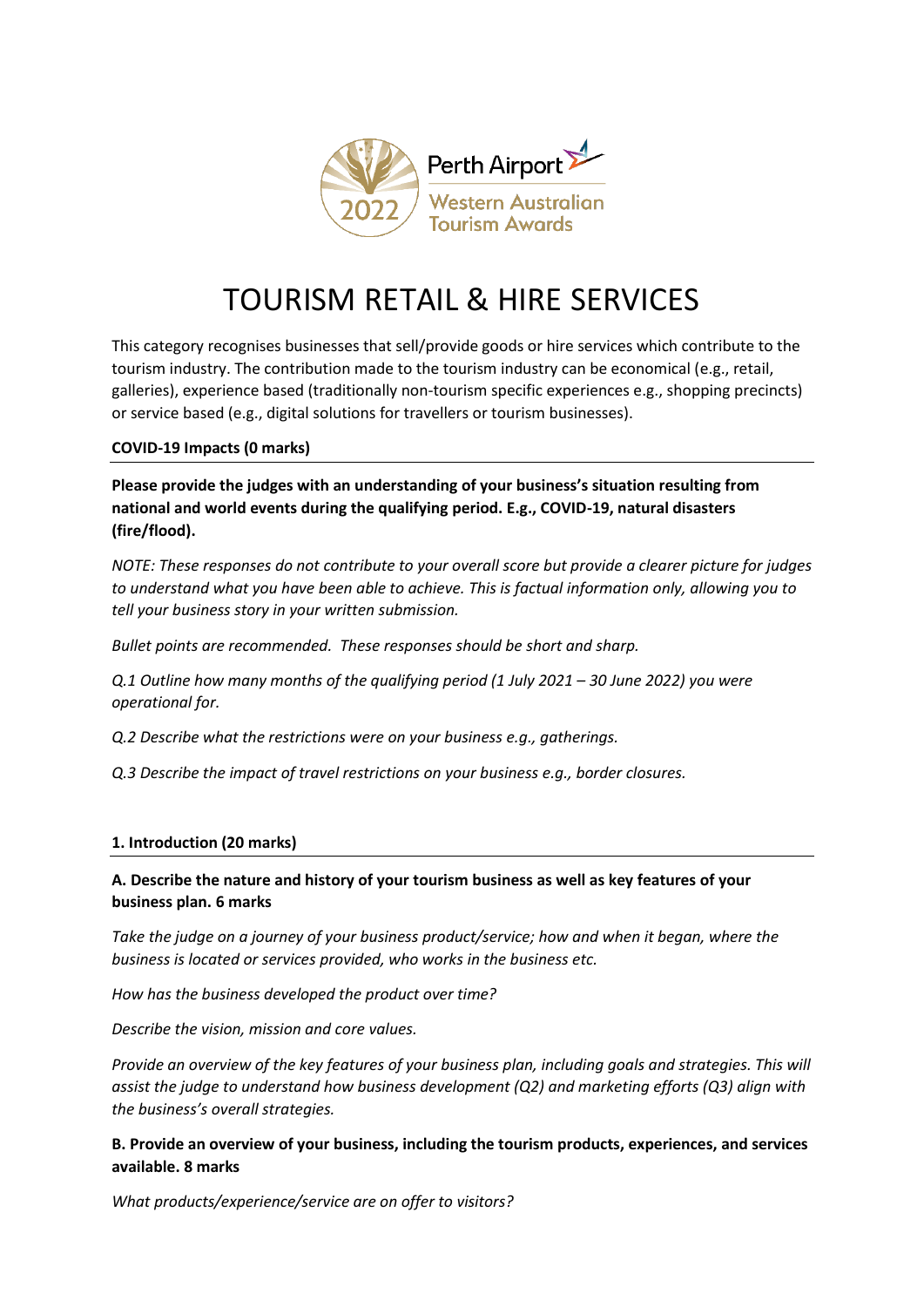*Highlight your points of difference and what makes your business stand out from others (your unique selling pints). Specify amenities, products, services, or facilities that enhance visitor satisfaction.*

*This is where the judges (and auditors) will gain an understanding of how you fit into the category; therefore, it is important to clearly demonstrate your eligibility by aligning with the category criteria to ensure that there is no misunderstanding as to why you have entered this category.*

#### **C. How does your business demonstrate tourism excellence? 6 marks**

*Demonstrate your commitment to tourism excellence by explaining the values and philosophy of your business. This should be reflected in your policies and procedures, on how staff is inducted, incentivised and/or trained – so include details of these to show the business commitment to excellence.*

*How has the business been actively involved with and contributed to the tourism industry (locally, regionally, and nationally) through both business and personal participation?*

*Tourism excellence can also be demonstrated by listing any awards you have won and accreditations you hold.* 

#### **IMAGES**

*Attach a minimum of two graphics to support and enhance your response provided. For example, a map of where you are located, images of the product/service and any specific facilities/amenities/services you have highlighted in your response, a collage of the accreditation programs you participate in and/or any award achievements.* 

#### **2. Business Development (20 marks)**

## **A. During the qualifying period, what has your business implemented to improve your product/experience/service and/or to provide business recovery/resilience in the wake of national and world events? 9 marks**

*This question seeks to understand how you have improved the product/experience/service within the qualifying period. Additionally, or alternatively, it seeks to understand what strategies were implemented for business endurance through another year of challenging national and world events.* 

*To respond, consider any innovations and/or developments that were implemented or enhanced across the different areas of the business over this period. If many, include the most significant ones.* 

*An innovation can be defined as "The process of introducing new or significantly improved goods or services and/or implementing new or significantly improved processes." (Source: Australian Bureau of Statistics).*

*An enhancement could include, for example, a new experience/facility, updating point of sale processes to changing to ethically sourced supplies.* 

*Actions that supported the ongoing survival of your business could include, for example, diversifying your product/experience, seeking alternative ways for the delivery of the experience/product/service.* 

**B. Why were these innovations/developments implemented and how does this align to the business overall goals and strategies? 6 marks**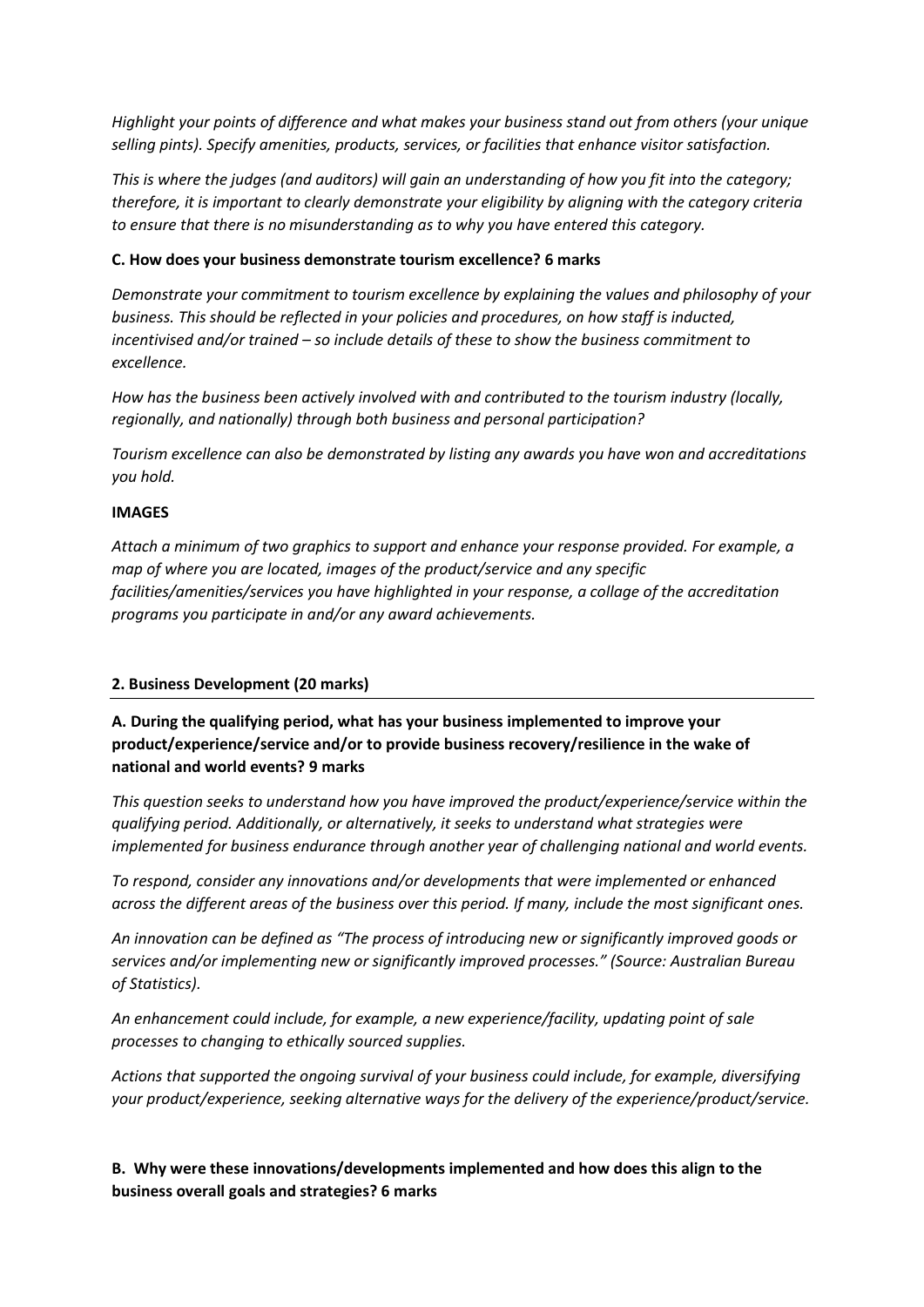*Explain the decision-making process and what drove the business to implement the innovations/developments mentioned in the previous answer. Consider how these enhances the visitor experience and/or supported business endurance.* 

*The judges will be looking for an understanding of what prompted the innovations/development e.g., was it a result of guest feedback, change in market demand, etc., or how it was anticipated to support business endurance in the current climate.* 

*Your response should include the research and planning undertaken by the business to reach the decisions taken. For example: external research that was considered, past customers surveyed, etc.* 

*Include how the innovations/developments align with your business main goals and strategies. Ensure your goals are specific so you can link it to the outcomes in the next question.*

#### **C. What were the outcome/s of the innovations/developments? 5 marks**

*Outline what measures you have in place to track the success of these innovations/developments.*

*Judges are looking for qualitive and quantifiable data that demonstrates what the expected outcomes of the innovations/developments were, and whether these were achieved.*

*If the anticipated outcomes were not reached, acknowledge this, and provide the judge with insight as to why. How did the business respond?*

*If outcomes are still pending provide what data is available and what the forecasted results may be.*

#### **IMAGES**

*Attach a minimum of two graphics to support and enhance your response provided. For example, an image of any new products or facilities, posters promoting changes that have been implemented.* 

#### **3. Marketing (20 marks)**

## **A. What marketing strategies did your business implement to maintain existing or attract new target markets? 9 marks**

*This question is looking for a clear understanding of how you are marketing to your target market/s.*

*Begin by outlining who you have aimed your marketing towards and demonstrate a clear understanding of this market. Consider, for example, who they are, where they are from, how old they are, how they purchase travel, what motivates and inspires them and how your product meets their expectations.* 

*Identify how the target market/s are right for your business. E.g. what research have you conducted tor used to determine your target customer?*

*You should then provide a clear overview of the innovative approaches you have taken to marketing and what you have done differently to attract or maintain your customers within the qualifying period. Consider, for example, social media, digital or interactive advertising, apps, product packaging, tactical or paid advertising campaigns, relationship marketing.*

#### **B. Why were these strategies chosen? 6 marks**

*It is important that the judge understands whether the strategies were developed for business growth, business endurance, or whether the strategies were adopted to keep connected to your target market whilst normal business operations were unable to take place.*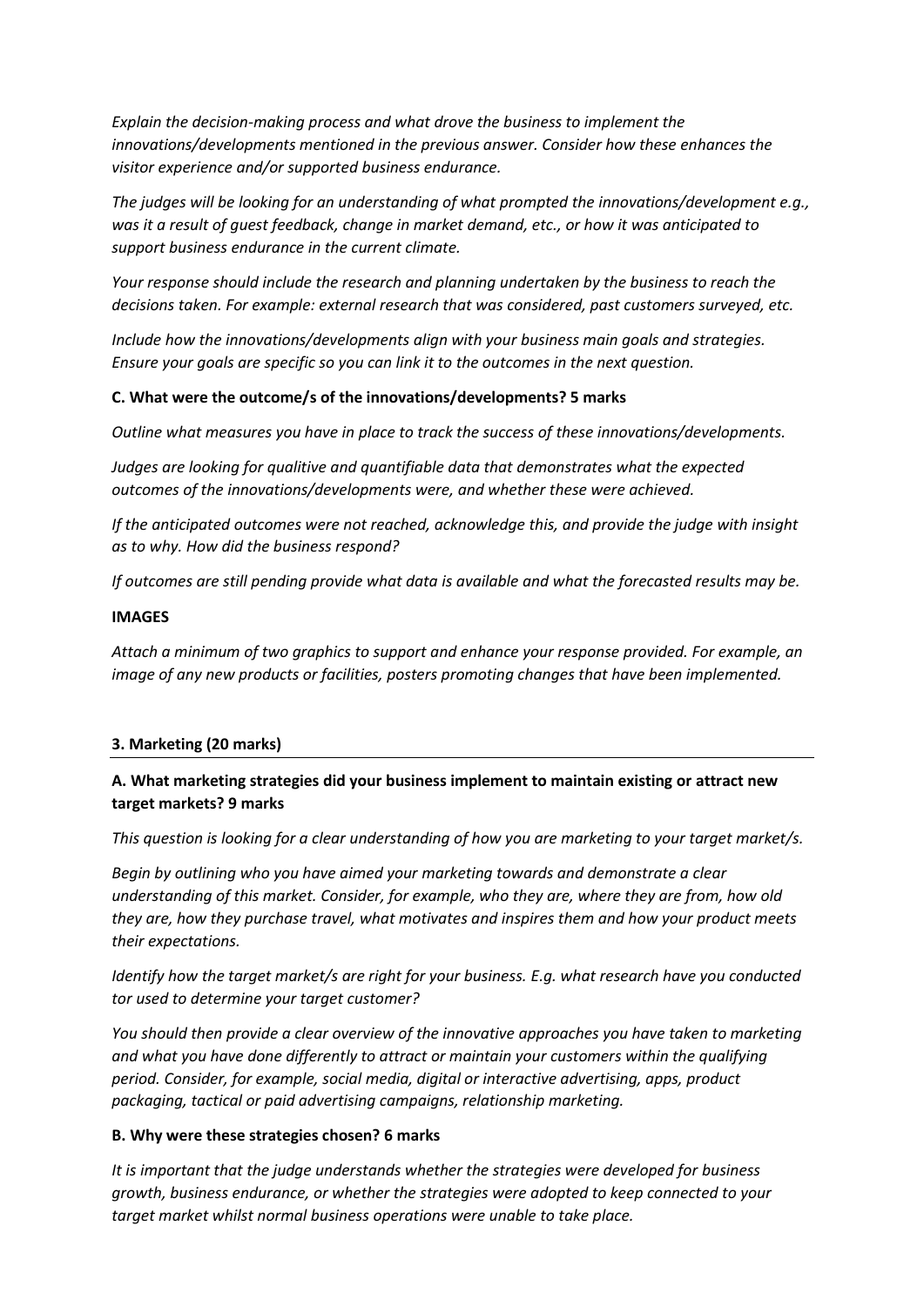*Outline why these marketing strategies were selected by aligning with your target markets attributes as well as, where able, local, regional, or state marketing plans.* 

#### **C. What was the result of these marketing strategies? 5 marks**

*Detail how these marketing activities mentioned in Q3.A have been successful.* 

*Use metrics to measure the outcomes and consider media coverage, social media engagement, increased web traffic, increased bookings etc.* 

#### **Images**

*Attach a minimum of two graphics to support and enhance your response. For example, images of marketing placement (social media screen shots, website, advertisements).*

#### **4. Customer Experience (20 marks)**

#### **A. How does your business provide quality customer experiences? 10 marks**

*This question requires you to outline the practices you have put in place to ensure the delivery of high-quality customer service throughout the visitor experience journey.* 

*For those businesses that had significant disruption during this qualifying period, consider how you provide quality customer experiences in the alternatives ways in which you operated, e.g., communicated to customers during changing restrictions, kept customers informed during closures etc.* 

*Outline how you are committed to quality customer service throughout all areas of the business. This could include staff training, service principles and policies, staff reward systems, etc.* 

*Consider all points of customer engagement e.g., email, phone, guest greetings/welcome and interaction during and after the experience.*

*Once you have provided an overview of how customer service is delivered, describe how your business monitors and assesses customer service to ensure continued quality delivery. For example, feedback forms, monitoring social media, blogs, mystery shoppers, etc.* 

#### **B. Describe the inclusive practices you integrate across your business. 5 marks**

*As a part of your delivery of quality customer experiences you need to demonstrate how you consider visitors' special and specific needs and recognise the needs of a diverse community. This can include, but is not limited to, cultural, language, physical, intellectual, dietary, and other specific needs e.g., groups, special interest, LGBTQ, etc.*

*Provide examples of how you catered for customers with specific needs, explain the outcome or successes. A case study would be beneficial here.* 

*Refer back to your target markets – consider each market and what specific requirements you offer to those guests.*

**C. What processes does your business have in place to communicate with guests post visit? 5 marks**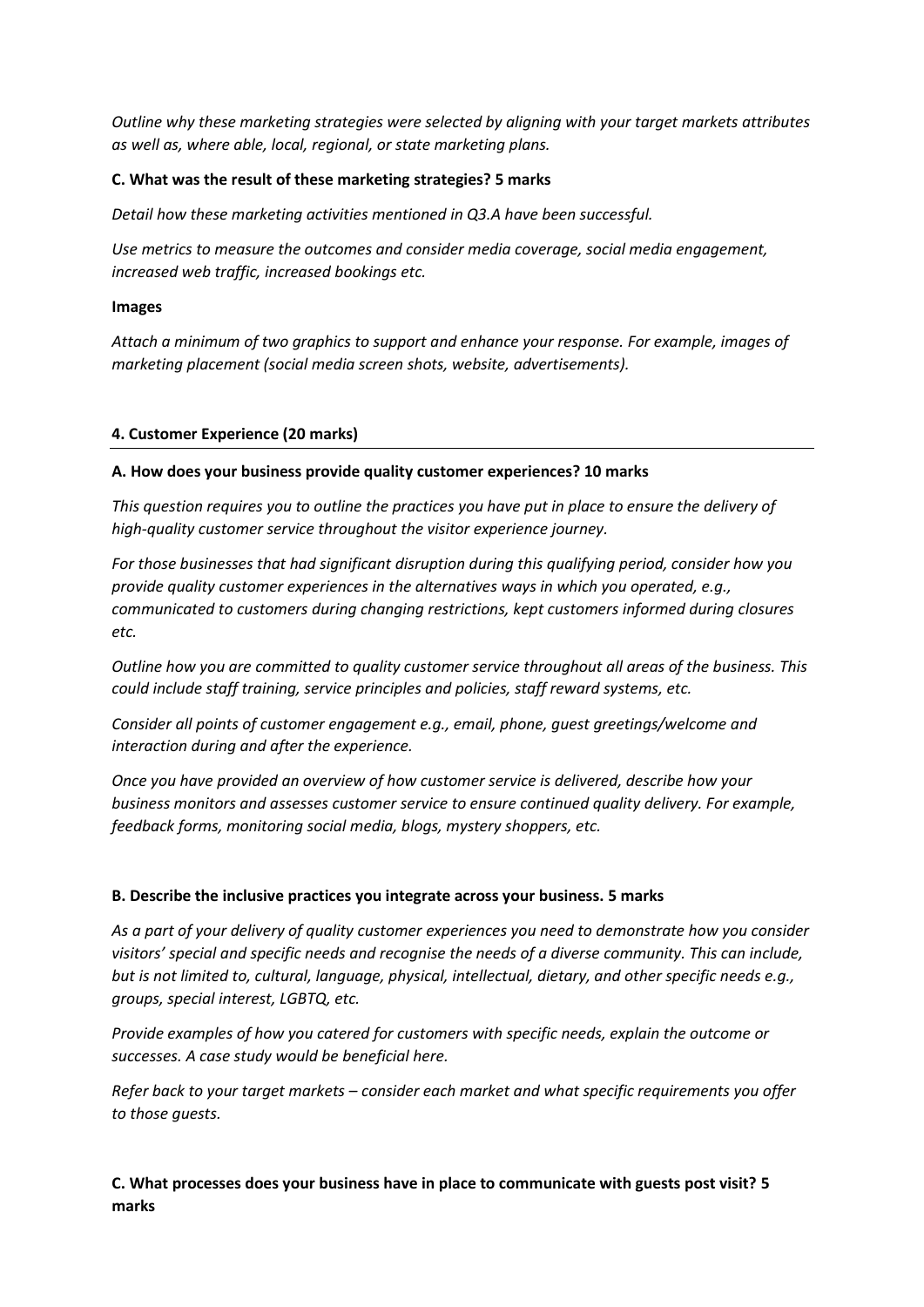*This question requires you to outline the practices you have put in place to ensure the delivery of high-quality customer service post the experience.* 

*This could be EDMs of upcoming events or specials, responding to feedback or personalised emails.*

*Consider how you actively encourage feedback and how feedback is used to improve the visitor experience. Provide a case study/example where you have implemented a change based on customer feedback and/or testimonials which further demonstrate outcomes of quality customer experiences.* 

### **IMAGES**

*Attach a minimum of two graphics to support and enhance your response. For example, staff communications posters, flow charts of customer service processes, reception cards encouraging feedback.* 

## **5. Responsible Tourism (10 marks)**

# **A. How have you considered and progressed your environmental responsibilities during the qualifying period? 3 marks**

*This question requires you to outline how you have considered and acted on reducing or improving (whichever applied) your overall impact on the environment.* 

*Consider the following:*

- *How have you considered your environmental impact?*
- *What have you done to be environmentally responsible?*

*Some examples of how you demonstrate environmental responsibility are:*

• *Water conservation, waste management/reduction/recycling, fuel and energy reduction, carbon reduction/offset, reuse initiatives in place.*

*The inclusion of actual measurement data including the amounts saved/reduced in comparison to the previous year (or multiple years if you have good records) will enhance the response.*

## **B. How have you considered and progressed your social and economic responsibilities during the qualifying period? 4 marks**

*This question requires you to outline how you have considered and acted on supporting the local community and businesses.* 

*For social responsibilities your response should consider non-monetary examples.*

*Some examples of how you demonstrate social responsibility are:*

- *Supporting local businesses, product packaging, charitable donations, sponsorship, engagement with community groups*
- *Employing locals and the impact their employment has had on the person, mentoring other businesses, speaking at schools*
- *Work experience opportunities that are offered*
- *Offering gifts for the school raffle that allowed the school to raise money for an item they wouldn't have otherwise been able to afford*

*For economic responsibilities, detail how you support the local economy.*